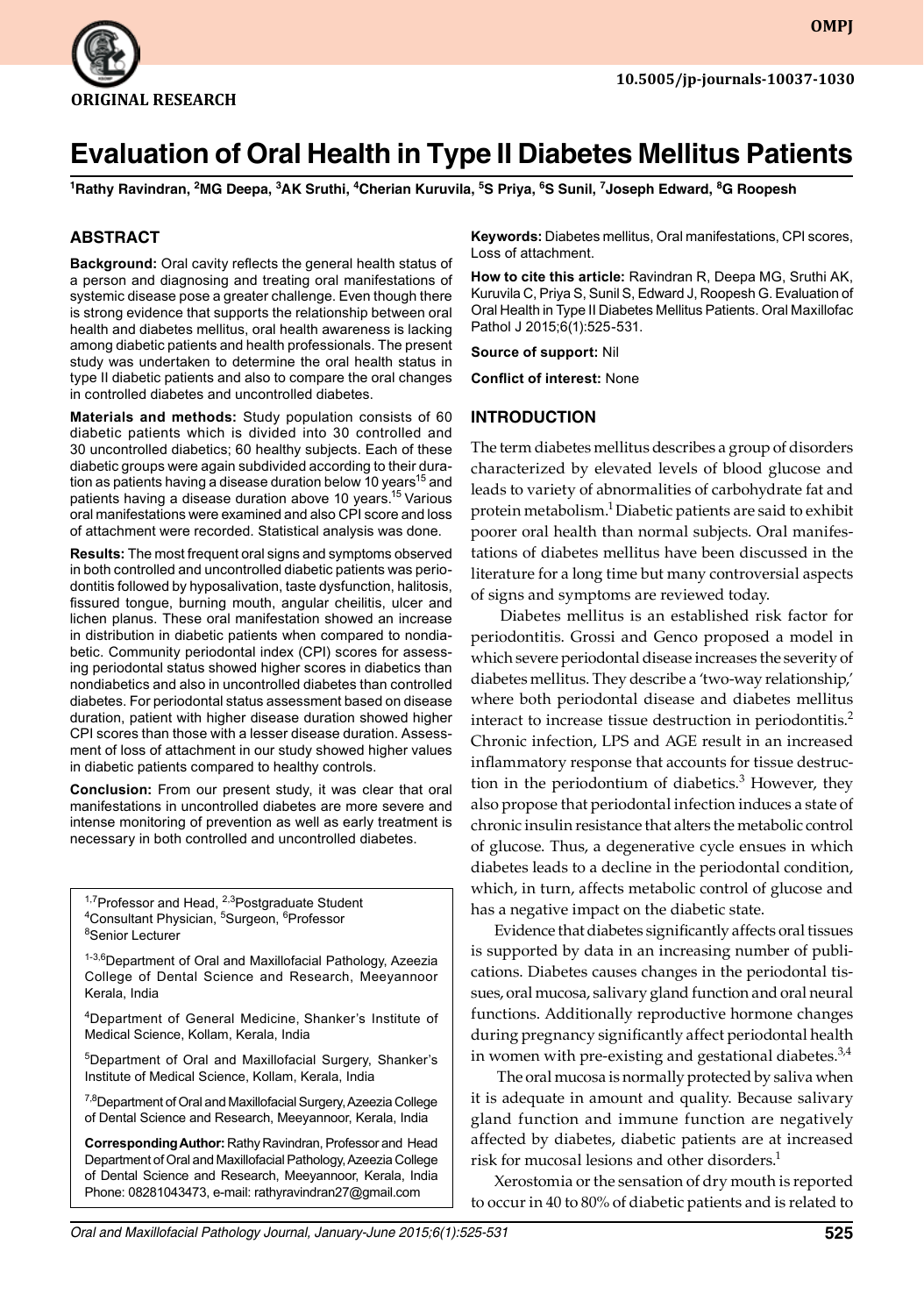#### *Rathy Ravindran et al*

decreased salivary flow rates.<sup>4</sup> The mechanism by which salivary flow is affected in diabetic patients is thought to be the result of autonomic nerve dysfunction or microvascular changes that diminish the ability of salivary glands to respond to neural or hormonal stimulation. Other causes may include dehydration or side effects of concomitant drug therapy commonly used in diabetic patients.4-6

Even though there is a strong evidence that supports the relationship between oral health and diabetes mellitus, oral health awareness is lacking among diabetic patients and health professionals. So, there is a need for physicians to be educated about various oral manifestation of diabetes so that they can be diagnosed early and timely referral to oral health specialist can be made. The present study is undertaken to determine the oral health in controlled and uncontrolled diabetic patients.

# **AIM**

Aim was to assess the oral health status in type II diabetes mellitus patients. We compared the oral manifestations between controlled and uncontrolled diabetic patients as well as between diabetic patients and healthy controls. Oral manifestations depending on duration of type II diabetes mellitus was also assessed.

# **MATERIALS AND METHODS**

This is a case control study conducted on patients visiting diabetic clinic in our Medical College. Study was commenced after ethical clearance from institutional board and written consent was obtained from participants. Sample was selected by simple random sampling. Patients with other systemic diseases, newly diagnosed cases with a disease duration of less than 1 year and with smoking and tobacco chewing habits were excluded from the study.

Study population consists of 60 diabetic patients and 60 healthy controls depicted in Graph 1. Diabetic patients were again divided into 30 controlled and 30 uncontrolled diabetics. Each of these diabetic groups were again divided into subgroups with 15 patients having a disease duration below 10 years and other 15 patients having a disease duration above 10 years. Patients were categorized into controlled and uncontrolled diabetics bases on the glycemic status on the day of oral examination as:

- Uncontrolled diabetes mellitus: FBS ≥ 140 mg/dl, PPBS  $≥$ 200 mg/dl.
- Controlled diabetes mellitus: FBS <140 mg/dl and PPBS, 200 mg/dl.

Demographic details, detailed medical history, such as duration of disease, glycemic status-levels of FBS, PPBS, dietary habits, etc. were collected from patients as



**Graph 1:** Study population including 60 healthy subjects and 60 diabetic patients

well as from medical records. Written informed consent in lay language was obtained from each patient prior to examination.

Complete extraoral and intraoral examination to be done using, artificial light, plain mouth mirrors and probes. Periodontal probe community periodontal index of treatment needs (CPITN) probe to be used to note CPI index to assess the periodontal status. Assessment of xerostomia was done based on the following questionnaire.

- Does the amount of saliva in your mouth seem to be too little, too much, or you do not notice it?
- Do you experience occasional dryness of mouth but never continuous in nature?
- Do you get up at night because of dryness of mouth?

Other oral manifestations like halitosis, taste dysfunction, geographic tongue, fissured tongue, lichen planus, lichenoid reaction, leukoplakia angular cheilitis, ulcer, burning mouth are also recorded. All patient data are recorded in a case record form.

# **STATISTICAL ANALYSIS**

SPSS Software Version 16 was used for statistical analysis. Chi-square test was used to find the significance of frequency distribution of study parameters.

# **RESULTS**

The results show comparison of various oral manifestations observed in diabetic patients and nondiabetic group. Comparison was also done in controlled diabetes group and uncontrolled diabetes group (Graph 2). Chisquare test showed statistical significance between the groups in, halitosis, taste dysfunction, fissured tongue, angular chelitis, burning mouth and periodontitis (tooth loss). The more frequent oral manifestations observed in diabetic patients was periodontitis (85%) followed by hyposalivation (62%), taste dysfunction (35%), halitosis

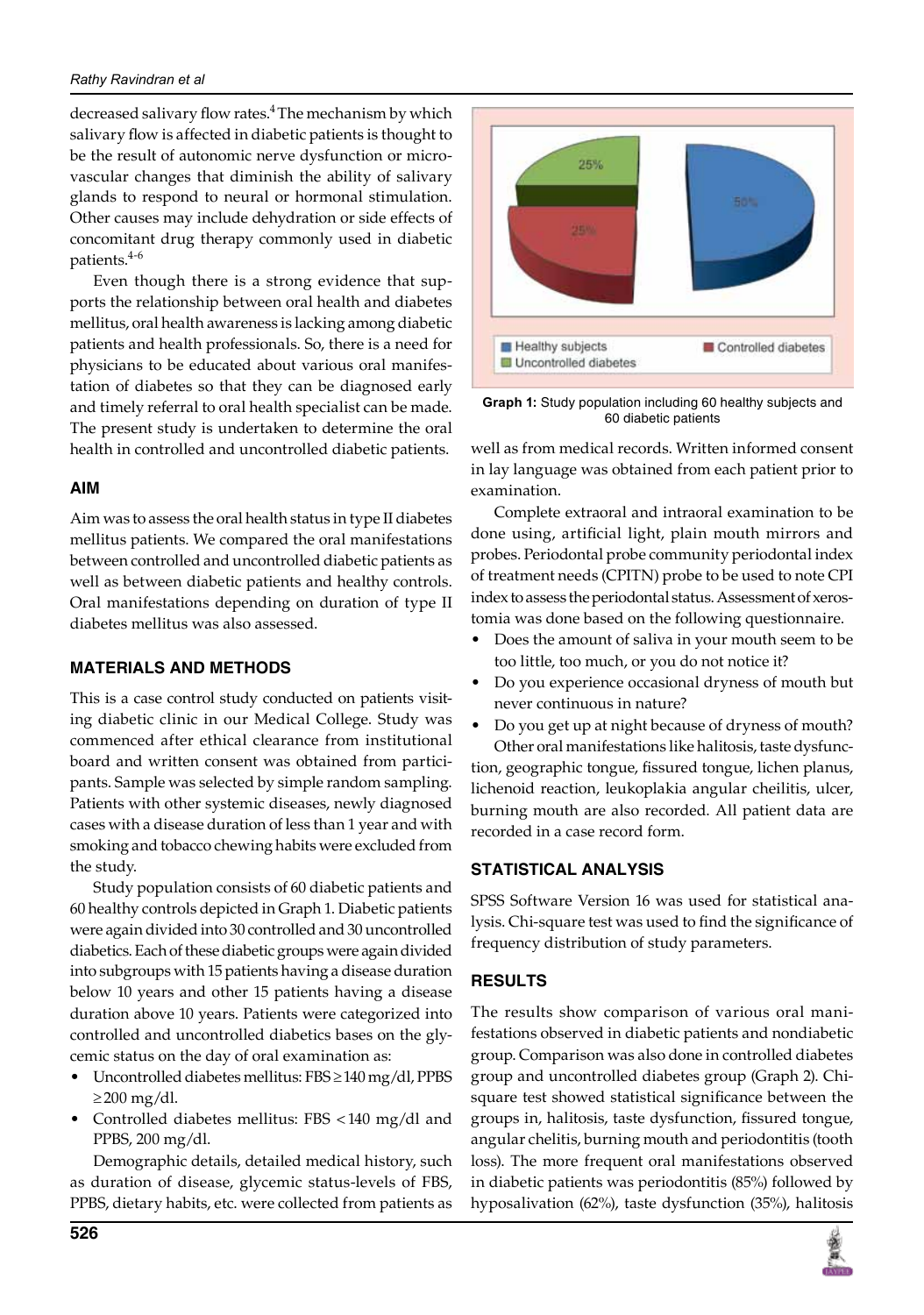

**Graph 2:** Distribution of oral diseases and disorders in diabetic mellitus patients

(23.3%), fissured tongue (10%), ulcer (6.7%), lichen planus (1.7%) burning mouth (0.10%), angular cheilitis (Table 1). Common oral manifestations observed in controlled diabetes diabetes are periodontitis (83%) followed by hyposalivation (60%), taste dysfunction (33%), halitosis (26.7%), fissured tongue (6.7%), ulcer (6.7%), burning mouth (3.3). Oral manifestations in uncontrolled diabetic patients were also periodontitis (86%) followed by hyposalivation (63%), taste dysfunction (33%), halitosis (20%), fissured tongue (13%), burning mouth (17%), ulcer (6.7%) and lichen planus (3%) (Table 2). These oral manifestation showed an increase in distribution in diabetic patients when compared to nondiabetic (Graphs 3 and 4). In the present study, the most frequent oral manifestations observed in both

| <b>Table 1:</b> Distribution of oral lesions in diabetic patients and |  |
|-----------------------------------------------------------------------|--|
| nondiabetic subjects                                                  |  |

controlled and uncontrolled diabetic patients was tooth loss followed by hyposalivation, taste dysfunction, halitosis (Graphs 5 to 8). Distribution of oral manifestations according to disease duration in each group were also observed and percentage distribution of each manifestation is given in Table 3.

CPI scores for assessing periodontal status showed higher scores in diabetics than nondiabetics and also in uncontrolled diabetes than controlled diabetes (Tables 4 and 5). For periodontal status assessment based on disease duration, patient with higher disease duration showed higher CPI scores than those with a lesser disease duration (Graphs 9 and 10). Greater number of score 0 or healthy gingival was observed with healthy controls than diabetics. Assessment of loss of attachment in our study showed higher values in diabetic patients compared to healthy controls. Scores 1,2,3,X were more in uncontrolled diabetes compared to controlled diabetes (Tables 6 and 7).

## **DISCUSSION**

Recognizing oral manifestation of an underlying systemic disease is a challenge. Chronic hyperglycemia leads to several events that promote structural changes in tissues and are associated with impaired wound healing, higher susceptibility to infections and micro and macrovascular dysfunctions.6 Alterations that are more frequently observed in the oral cavity include increased rate of dental caries, higher prevalence and severity of periodontal disease, impaired healing, burning mouth

| <b>Table 2:</b> Percentage distribution of oral lesions in controlled |  |
|-----------------------------------------------------------------------|--|
| diabetic patients and uncontrolled diabetic patients                  |  |

| Oral manifestations | Diabetic (%) | Nondiabetic (%) p-value |       | Oral manifestations | Controlled   | Uncontrolled |
|---------------------|--------------|-------------------------|-------|---------------------|--------------|--------------|
| Hyposalivation      | 61.7         | 1.7                     | 0.000 |                     | diabetic (%) | diabetic (%) |
| <b>Halitosis</b>    | 23.3         | 0                       | 0.000 | Hyposalivation      | 60           | 63.3         |
| Taste dysfunction   | 35           | 0                       | 0.000 | <b>Halitosis</b>    | 26.7         | 20           |
| <b>Tooth loss</b>   | 85           | 31.7                    | 0.000 | Taste dysfunction   | 33.3         | 36.7         |
| Fissured tongue     | 10           | 0                       | 0.014 | Tooth loss          | 83.3         | 86.7         |
| Lichen planus       | 1.7          | 0                       | 0.500 | Fissured tongue     | 6.7          | 13.3         |
| Ulcer               | 6.7          | 11.7                    | 0.264 | Lichen planus       | 0            | 3.3          |
| Burning mouth       | 0.10         | 1.7                     | 0.057 | Ulcer               | 6.7          | 6.7          |
| Geographic tongue   | 0            | 3.3                     | 0.248 | Burning mouth       | 3.3          | 16.7         |

| Table 3: Percentage distribution of oral manifestations according to disease duration |  |  |  |
|---------------------------------------------------------------------------------------|--|--|--|
|---------------------------------------------------------------------------------------|--|--|--|

| Oral manifestation | Controlled diabetes                          |                                          | Uncontrolled diabetes                        |                                          |
|--------------------|----------------------------------------------|------------------------------------------|----------------------------------------------|------------------------------------------|
|                    | <b>Duration less</b><br>than 10 years $(\%)$ | Duration greater<br>than 10 years $(\%)$ | <b>Duration less</b><br>than 10 years $(\%)$ | Duration greater<br>than 10 years $(\%)$ |
| Periodontitis      | 73                                           | 93                                       | 80                                           | 93                                       |
| Hyposalivation     | 66                                           | 53                                       | 60                                           | 66                                       |
| Taste dysfunction  | 33                                           | 33                                       | 33                                           | 40                                       |
| Dental caries      | 26                                           | 33                                       | 33                                           | 26                                       |
| Halitosis          | 26                                           | 26                                       | 33                                           | 13                                       |
| Fissured tongue    | 0                                            | 13                                       | 13                                           | 13                                       |
| Burning mouth      | 0                                            | 6                                        | 6                                            | 20                                       |

*Oral and Maxillofacial Pathology Journal, January-June 2015;6(1):525-531* **527**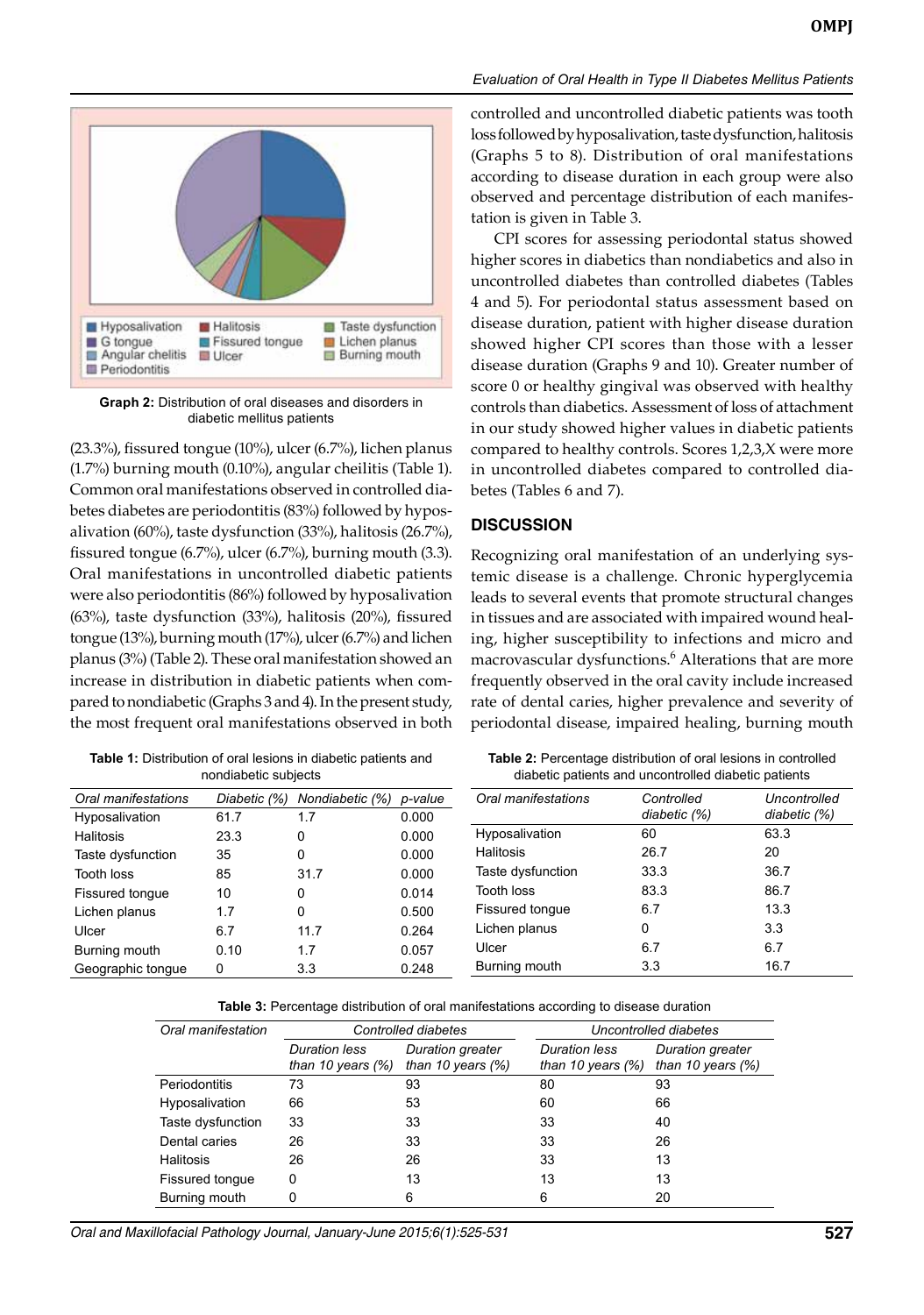| CPI score      | <b>Diabetic</b> | Nondiabetic |
|----------------|-----------------|-------------|
| 0              | 40              | 161         |
|                | 14              | 9           |
| $\mathfrak{p}$ | 146             | 103         |
| 3              | 13              | 4           |
| 4              | 0               | 0           |
| x              | 15              | 1           |
| հ              |                 | 2           |

Table 4: CPI score for diabetic and nondiabetic

#### Table 5: CPI score for controlled diabetic and uncontrolled diabetic

| CPI score | Controlled diabetic | Uncontrolled diabetic |
|-----------|---------------------|-----------------------|
| O         | 19                  | 18                    |
|           | 10                  | 5                     |
| 2         | 80                  | 66                    |
| 3         | 3                   | 9                     |
|           |                     |                       |
| х         |                     | 9                     |
| 6         |                     |                       |

**Table 6:** Loss of attachment in diabetic and nondiabetic

| Loss of attachment score | <b>Diabetic</b> | Nondiabetic |
|--------------------------|-----------------|-------------|
|                          | 39              | 36          |
|                          | 45              | 19          |
|                          | 25              | 15          |
| 3                        | 6               |             |
|                          | 6               |             |
|                          | 15              |             |
|                          |                 |             |

**Table 7:** Loss of attachment in controlled diabetic and uncontrolled diabetic

| score |    | Loss of attachment Controlled diabetic Uncontrolled diabetic |
|-------|----|--------------------------------------------------------------|
|       | 29 | 10                                                           |
|       | 21 | 24                                                           |
|       | 5  | 20                                                           |
| 3     | O  | 6                                                            |
|       |    | 6                                                            |
|       |    | 9                                                            |
|       |    |                                                              |

syndrome, salivary flow dysfunction and opportunistic infections.<sup>7</sup> A high prevalence of oral mucosa alterations in patients with diabetes has been discussed in the literature.<sup>8,9</sup> Some authors believe that certain oral manifestations are related to inadequate metabolic control of diabetes. Others believe that it might be due to immunological response, such as lower chemotaxis and phogocytosis and involvement of microcirculation with reduction of blood supply which contributes to diabetic patients more prone to infections and alterations in oral cavity.7 Oral healthcare workers are often the first to detect undiagnosed or untreated diabetes mellitus because of its oral manifestations.



**Graph 3:** Oral manifestations in diabetic mellitus and healthy subjects



**Graph 4:** Oral manifestations in controlled diabetes and uncontrolled diabetes patients



**Graph 5:** Tooth loss comparing in healthy subjects, controlled and uncontrolled diabetic patients

Some specific oral mucosa alterations have been associated with diabetes mellitus (DM).<sup>10</sup> In the present study, the most frequent oral signs and symptoms observed in both controlled and uncontrolled diabetic patients was tooth loss followed by hyposalivation, taste dysfunction,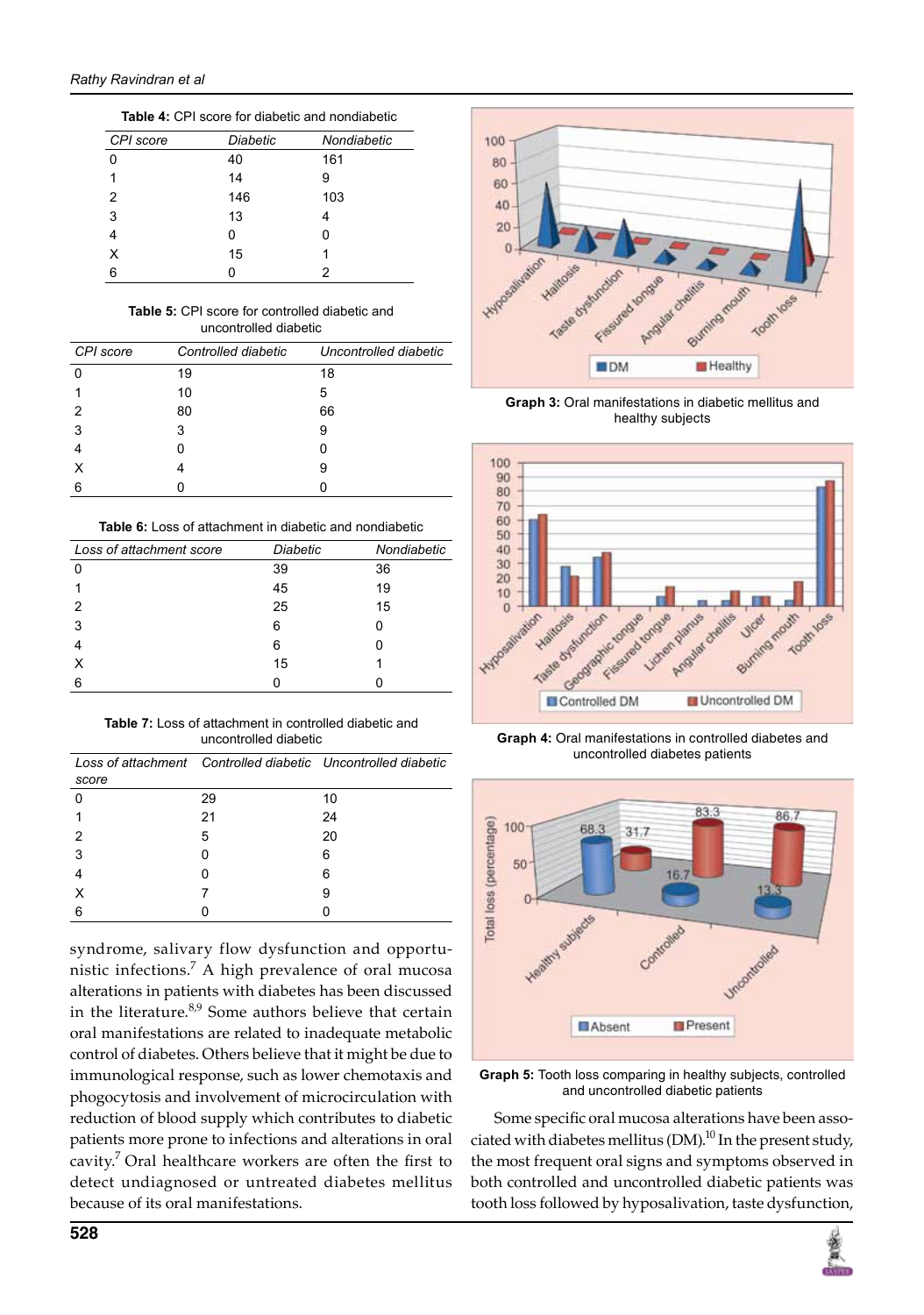

**Graph 6:** Hyposalivation in healthy subjects, controlled and uncontrolled diabetes



**Graph 8:** Halitosis in healthy subjects, controlled and uncontrolled diabetes patients



**Graph 10:** Periodontal status based on disease duration

halitosis, fissured tongue, burning mouth, angular cheilitis, ulcer and lichen planus. Comparing controlled and uncontrolled diabetes, all these oral manifestations were increased in uncontrolled diabetes patients. Distribution of oral manifestations according to disease duration in



*Evaluation of Oral Health in Type II Diabetes Mellitus Patients*

**Graph 7:** Taste dysfunction in healthy subjects, controlled diabetics and uncontrolled diabetics



**Graph 9:** Periodontal status in diabetic patients and healthy controls

each group was also same. Its similar to study done by Sarita Bajaj and her results included periodontal disease in 34%, oral candidiasis in 24%, tooth loss in 24%, oral mucosal ulcers in 22%, taste impairment in 20%, xerostomia and salivary gland hypofunction in 14%, dental caries in 24%, and burning mouth sensation in 10% cases. In our study CPI scores and loss of attachment are also higher in uncontrolled diabetes.<sup>3</sup>

Incidence of tooth loss was higher in diabetic patients (uncontrolled –86.7%, controlled –83.3%) on comparing with control in our present study. We found more tooth loss due to periodontal problem in diabetic patients. Periodontal disease is the most frequent oral complications of diabetes as reported by LOE in 1993 who referred it as sixth complication of diabetes.<sup>1</sup> Several studies demonstrate that patients with poorly controlled diabetes have more severe periodontal disease.<sup>11</sup> Chandna et al showed periodontitis to be a recognized complication of diabetes.<sup>3</sup> Taylor and Borgnakke identified periodontal disease a possible risk factor in diabetic patients.<sup>1</sup> Glavind et al, Bacie et al,

*Oral and Maxillofacial Pathology Journal, January-June 2015;6(1):525-531* **529**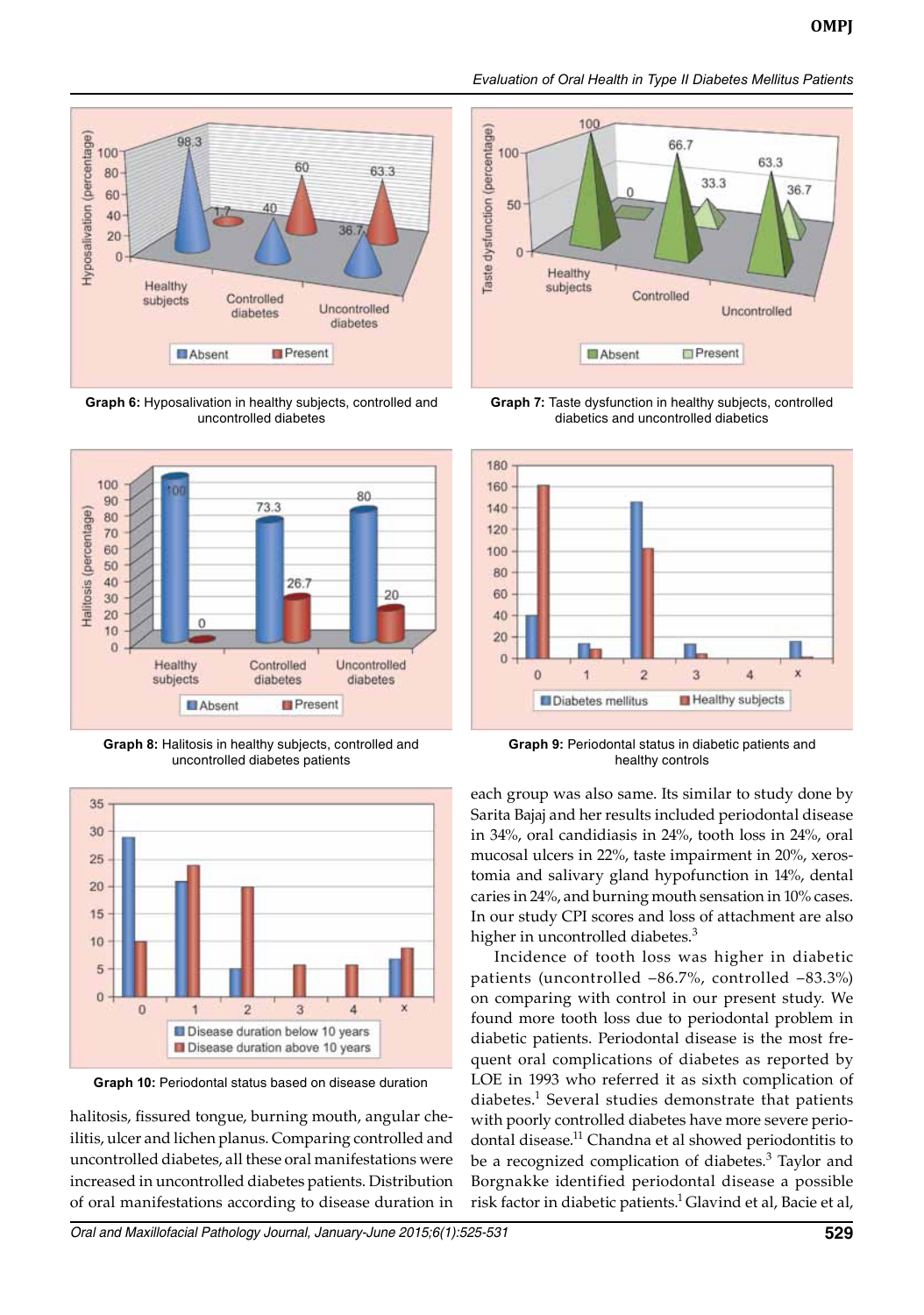Machenz and Milfard in their studies found that there is increased tooth loss in diabetic patients.<sup>3,12</sup> Maike et al from his study suggested that incidence and severity of periodontitis are influenced by presence or absence of DM as well as severity of hyperglycemia.<sup>3</sup> Diabetes with severe periodontal disease have higher risk of renal and cardiovascular complications.<sup>13</sup> Increased caries incidence in diabetic patients has been attributed partially to decreased salivary flow and increased level of carbohydrates in the parotid saliva. High concentrations of salivary calcium and glucose, hyperglycemia and a lower resistance to infections, are main factors contributing to periodontal disease and dental caries, so prevalence of caries and periodontal disease among diabetes mellitus were increased, and because dental caries and periodontal disease are main reason for tooth extraction and so tooth loss.<sup>13,14</sup> Diabetes mellitus especially when poorly controlled increases the risk of periodontitis periodontitis also progresses more rapidly in poorly controlled diabetics.<sup>15,16</sup> Higher percentage of tooth loss may suggest that diabetic patients are not aware of oral health and necessity of oral control by which the risk of tooth loss can be decreased irrespective of type and duration of diabetes.<sup>17,18</sup> For periodontal status assessment based on disease duration, patient with higher disease duration showed higher CPI scores than those with a lesser disease duration. Greater number of score 0 or healthy gingival was observed with healthy controls than diabetics whereas codes like 1,2,3, X were more in diabetic. CPI scores for codes 3 and X were higher in uncontrolled diabetes compared to controlled diabetes. Chuang et al have also assessed CPI scores and was similar to our findings. $14,19$  Assessment of loss of attachment in our study showed higher values in diabetic patients compared to healthy controls. Scores 1,2,3,X were more in uncontrolled diabetes compared to controlled diabetes. This is in accordance with many studies. Severity of periodontal destruction accerelerated as diabetic progresses. This periodontal destruction was in accordance to studies done by Rosental et al, Novaes et al and Albercht et al.<sup>19-22</sup> Lalla et al have also done a study on periodontal disease and relationship with diabetes mellitus incorporating attachment loss and gingival bleeding and found greater prevalence in children with diabetes mellitus.<sup>1</sup>

Hyposalivation is another most common oral manifestation of diabetes. In the present study, hyposalivation is higher in uncontrolled diabetic (63.3%) when compared to controlled diabetes (60%). In Shrimati et al study, he noted hyposalivation as most common oral manifestations (68%) followed by halitosis (52%) and then periodontitis and all these manifestations were more in uncontrolled diabetes.<sup>23</sup> Sreebny et al and

von Bültzingslöwen et al, in his study got xerostomia as one of the oral manifestation of diabetic patients.<sup>12</sup> Hyposalivation is very common and seems to be related to polyuria and the involvement of the parenchyma of major salivary glands.<sup>10</sup> It is suggested that the substitution of the functioning tissue by adipose tissue modifies qualitatively saliva production facilitates hyposalivation and burning mouth symptoms as studied by Russoto, Murrah, Gibson and Zachariasen.<sup>23</sup> On the other hand, the use of some medications, mainly diuretics, also seems to be directly associated to this condition. It is well known that most important function of saliva is the maintenance of microbiota equilibrium in the oral cavity. When saliva is decreased the pathogenicity of some species will be increased and development of new species might occur so opportunistic infection will be increased.<sup>22</sup>

Taste alterations may be more common in people with uncontrolled diabetes mellitus and in our study taste alteration was noted 36.7% in uncontrolled diabetic patients. There are several factors contributed to taste dysfunctions. Altered taste sensation was noted in study by Sidharta et al and Wallace et al.<sup>22,24</sup> Halitosis in controlled diabetes (26.7%) was more than uncontrolled. It is primarily caused by bacterial putrefaction and generation of volatile sulfur compounds.20,25,26

Other oral manifestation fissured tongue, burning sensation, angular chelitis were also noted more in uncontrolled diabetes compared to controlled diabetes in our study. This was in accordance with study done by Sidharth et al, Basker et al, Gibson et al and Collin et al.<sup>26</sup> Both lichen planus and recurrent aphthous stomatitis were statistically insignificant in our study. Lichen planus can be correlated with diabetes for academic interest alone. Studies done by Sidharta et al and Vandis et al also suggests the same. $^{26,27}$  It is importance for dental professionals to raise the awareness of diabetic patients of their increases risk of oral diseases and impact of oral health on their general health.<sup>24,28</sup>

## **CONCLUSION**

Knowledge of oral comorbidity among people with diabetes is generally poor and suggests the need for appropriate health education and health promotion to improve oral health of diabetic patients. In order to promote oral health and to reduce the risk of oral diseases, health professionals in both dental and medical fields need to educate the public about the oral manifestations of diabetes and its complication of oral health. From our present study it is clear that oral manifestations in uncontrolled diabetes are more severe and intense monitoring of prevention as well as early treatment is necessary in both controlled and uncontrolled diabetes.